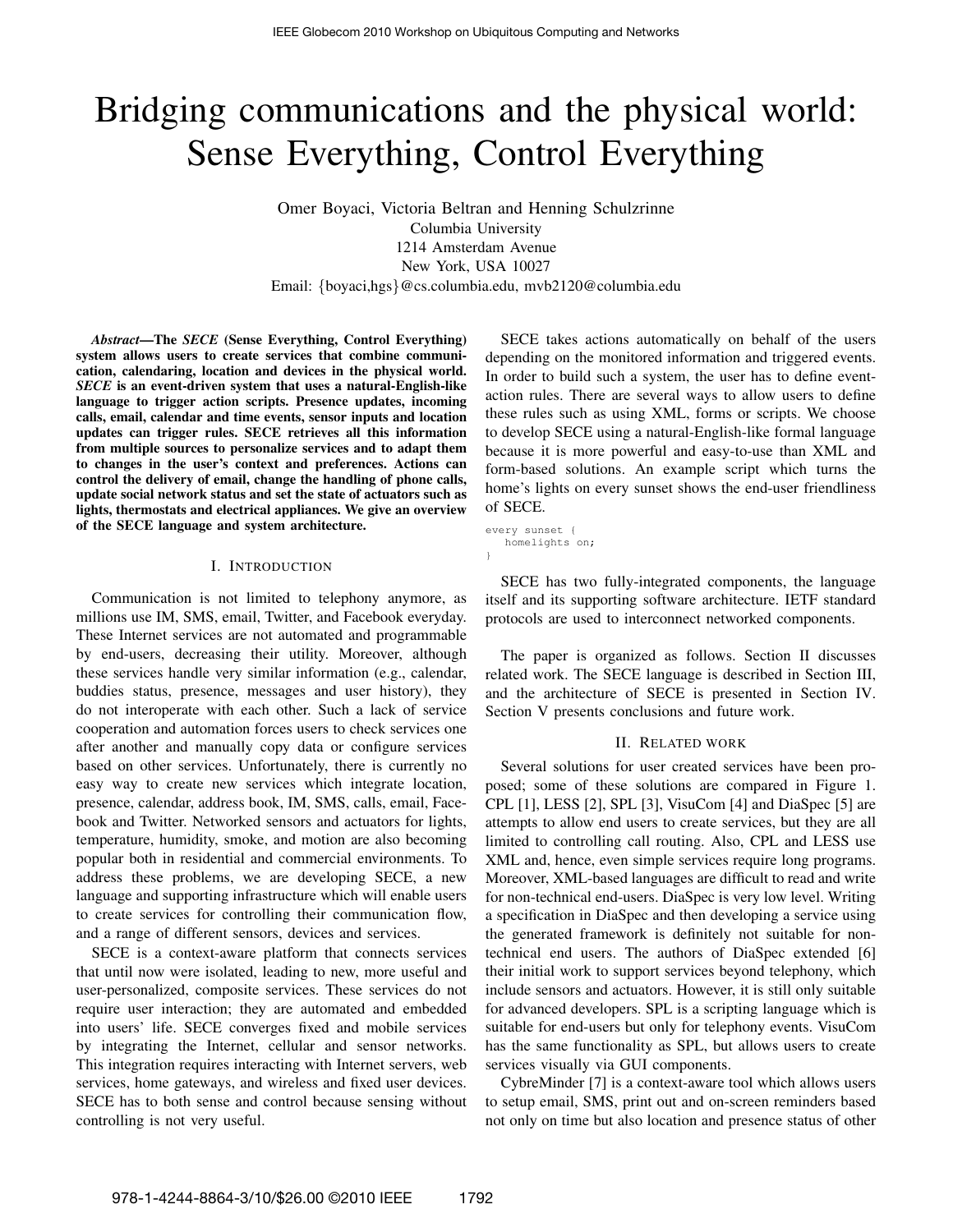| External knowledge                                        | Example                                                   |  |  |  |  |
|-----------------------------------------------------------|-----------------------------------------------------------|--|--|--|--|
| access to the registry of personal information            | My mobile, Bob's address                                  |  |  |  |  |
| access to contextual information                          | me.location, bob.activity, bob.presence                   |  |  |  |  |
| access to in-context variables                            | inside an <i>incoming call</i> rule [call caller], reject |  |  |  |  |
| address book and IM/presence names                        | Bob's                                                     |  |  |  |  |
| calendar events, including public holidays                | Thanksgiving, Bob's birthday                              |  |  |  |  |
| daily times                                               | sunset, sunrise, dawn, dusk, twilight                     |  |  |  |  |
| usage of geocoding and gazettes to look up landmark names | "Columbia University"                                     |  |  |  |  |

TABLE I

SECE MAKES IT EASY TO INTEGRATE EXTERNAL KNOWLEDGE SEAMLESSLY

| <b>Systems</b> | <b>User rules</b> | <b>User actions</b>      | <b>Communications</b> | <b>Time</b>              | Location       | <b>Presence   Sensors</b> |                                                    | Web<br>services                                    | <b>Actuators</b>                                 |
|----------------|-------------------|--------------------------|-----------------------|--------------------------|----------------|---------------------------|----------------------------------------------------|----------------------------------------------------|--------------------------------------------------|
| <b>SECE</b>    | NL-like rules     | Tcl scripts              | Call, email, IM       | v                        | User & buddies | <b>Rich</b>               | v                                                  | v                                                  | v                                                |
| CPL            | XML tree          | <b>Fixed XML actions</b> | Call                  | $\pmb{\times}$           | ×              | ×                         | ×                                                  | $\pmb{\times}$                                     | ×                                                |
| <b>LESS</b>    | XML tree          | XML actions              | Call                  | v                        | ×              | <b>Basic</b>              | $\pmb{\times}$                                     | ×                                                  | X10, vcr                                         |
| SPL            | script            | Signaling actions        | Call                  | ×                        | ×              | ×                         | ×                                                  | ×                                                  | ×                                                |
| VisuCom        | Graphical UI      | Signaling actions        | Call                  | $\pmb{\times}$           | ×              | ×                         | ×                                                  | ×                                                  | ×                                                |
| CybreMinder    | Form based        | Reminder                 | $\pmb{\times}$        | v                        | v              | ×                         | $\checkmark$                                       | $\pmb{\times}$                                     | ×                                                |
| Task.fm        | Time rule         | Reminder                 | ×                     | v                        | ×              | ×                         | ×                                                  | ×                                                  | $\pmb{\times}$                                   |
| DiaSpec        | Java              | Java                     | v×                    | $\boldsymbol{\varkappa}$ | $x\checkmark$  | x $\checkmark$            | $\boldsymbol{\mathsf{x}}\boldsymbol{\mathsf{\nu}}$ | $\boldsymbol{\mathsf{x}}\boldsymbol{\mathsf{\nu}}$ | $\boldsymbol{\mathsf{x}}\boldsymbol{\mathsf{v}}$ |

Fig. 1. Comparison to related work

users. It uses local sensors to detect a user's location. It does not take any actions, but rather displays reminders to the end user. Also it is not as powerful as scripting-based systems due to its form-based nature. Task.fm [8] is a similar SMS and email remainder system which uses natural language to describe time instants when email or SMS reminders will be sent. However, Task.fm only supports time-based rules and does not include information from sensors. This tool does not take actions other than reminding users via SMS, email or phone call.

To the best of our knowledge, there is no platform for composing services of different kind. Although service composition is being of great interest in the research community, most of the proposed solutions are only theoretical and do not provide any implementation. Yahoo Pipes [9] is a graphical tool for web service composition. However, it is not really easy-to-use and intuitive, which makes it very difficult for nontechnical users. Geocron [10] can send emails, text messages, and hit webhooks by combining user's location with the time of the day. Geocron is very limited compared to SECE in terms of actions and inputs. The scripting languages shown in Figure 1 are neither suitable for non-technical users and only support a limited set of context information.

There is not any solution that allows users to compose their own services and execute them when particular context events occur. The current solutions, as Yahoo Pipes, are not proactive because the end-user is who triggers the composite services. The Semantic Web [11] is making efforts to achieve automatic

web service discovery, composition and execution based on ontologies. However, the implementation and acceptance of semantic composite services is being problematic due to practical issues such as user choice and long response times, among others.

#### III. THE SECE LANGUAGE

A SECE rule has two parts, the event description and the actions. The event description defines the conditions that need to be satisfied to execute the actions. The SECE language is a formal language similar to natural English that has been designed to be easy-to-use and easy-to-remember by endusers. A very simple but illustrative example is below.

If Bob's status is working {

sms me "Bob is already working"; }

The SECE language is only intended to define events, while rule actions are written in the Tcl language [14]. We chose Tcl due to its extensibility that allows adding new commands to its core in an easy and convenient way. Thus, SECE users can describe events in a user-friendly and natural way while taking advantage of the expressive power of Tcl to define actions. Moreover, Tcl's syntax is simple if no complex control statements and structures are considered, which can be seen in the rule examples given by the following subsections. We may add support for other scripting languages like Ruby [15] or Python [16] in the future. However, a promising although challenging future step would be to extend the SECE language to define rule actions.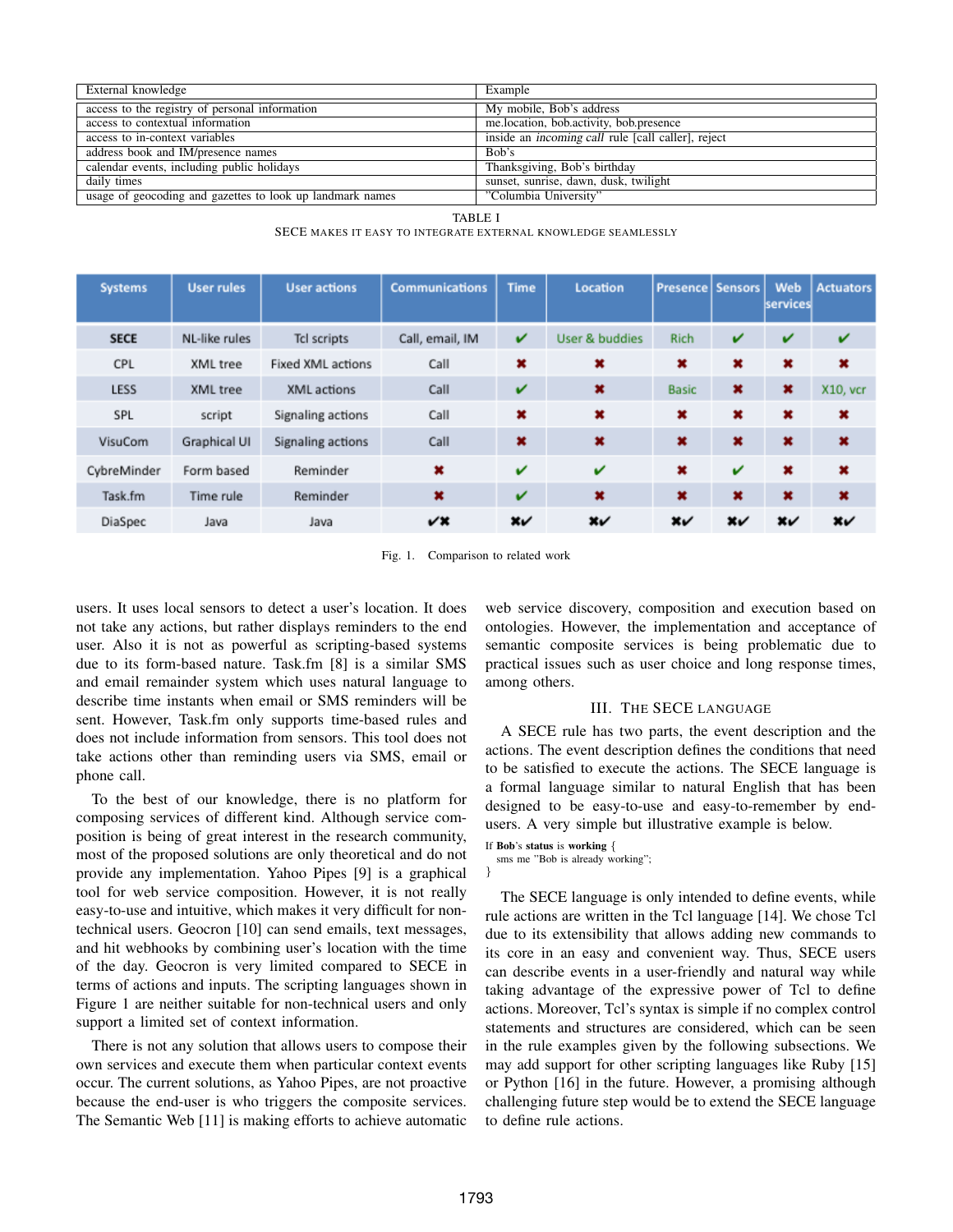

Fig. 2. The Architecture of SECE

The SECE language supports five types of events, which determine the kinds of rule that SECE handles: time, calendar, context, location and request. The following subsections explain each of these rules. As a formal language, SECE states the valid combinations of keywords and variables for each kind of event. In all the rule examples, the variables have been highlighted in bold to expose the structure of the language. SECE provides a set of new Tcl commands, such as "sms", "email", "tweet" or "call". Some commands are specific for particular events as for example the "accept" and "reject" commands can only be used in request-based rules. SECE tries to make it easy to integrate external knowledge seamlessly without having to explicitly invoke libraries or functions. The current status of this integration can be seen from Table I.

#### *A. Time-based rules*

Time-based rules support single and recurring events. The iCal specification (RFC5545 [17]) covers single and recurring events but it is designed to be processed by computers, not users. We designed the SECE's time sublanguage to be easyto-write while maintaining the full expressive power of the iCal specification. Single events start with an on keyword, while recurring events start with an every keyword. An example of SECE time event and its equivalent iCal definition for a recurring event is given below.

```
SECE: every day at 12:00 until April
```

```
iCal: BEGIN:VCALENDAR
      BEGIN:VEVENT
      DTSTART;TZID=America/New_York:20100101T120000
      RRULE:FREQ=DAILY;BYHOUR=12;UNTIL=20100401T120000
      END:VEVENT
      END:VCALENDAR
```
The recurrence can be defined by the second, minute, hour, day, week, month or year. How long the recurrence takes is determined by the from, until, during or for parameters.

A recurrence will repeat indefinitely if no until, during, or for parameters are indicated. The time sublanguage supports natural language constructs like Thanksgiving, Tom's birthday, sunset, sunrise, lunch break, and tomorrow. In the case of Bob's birthday, SECE will try to find the birthdate of Bob from available services like the users's calendar, Facebook or contacts. Similar lookup operations will be performed for sunset, sunrise, and lunch break. Some expressions like sunset and sunrise can be computed programatically whereas some of them like lunch break have to be defined by the user. Some example time-based rules are given below.

```
on Anne's birthday, 2010 at 12:00 in Europe/Zurich {
   sms Anne "Happy Birthday!!!kisses. John";
}
on July 16, 2011 at 10:00 am in bob@example.com.location {
  call bob;
}
every day at last working hour except August {
   backup;
}
every last monthly day {
  email me "Reminder: Check the students' monthly report";
  tweet "one more month is finished.";
}
every week on WE at 6:00 PM from 1/1/10 until May 10, 2010
except 3th WE of Feb including first day of June, 2010 {
  email irt-list "reminder: weekly meeting today at 6:00 PM";
}
```
#### *B. Calendar-based rules*

Calendar-based rules specify events that are defined in the user's calendar and can be triggered some time before or after the events occur, as well as when the events begin or finish. These rules can be useful to create user-personalized reminders, as the first example below, but also for other services, as the second example. When a calendar-based rule is entered, SECE asks all of the user calendars about the event and, if it is found, determines when the rule should be triggered based on the rule's conditions and the event's starting and end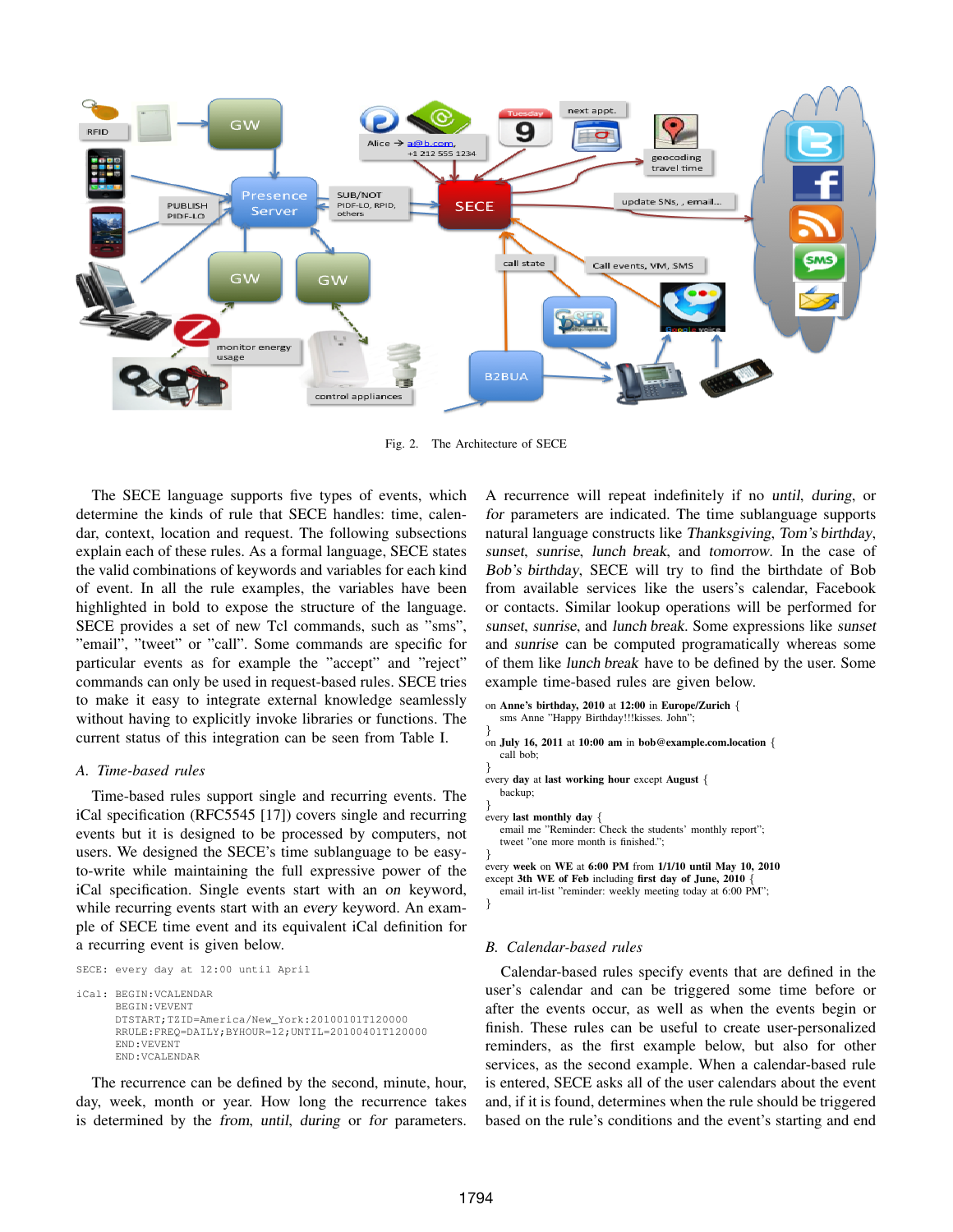times.

```
when 30 minutes before "weekly meeting" {
      email [event participants] "The weekly meeting will start in 30 minutes";
      if {me not within 3 miles of campus } {{email } [status bobemail] "I'm away" ""Please, head the conference room and
          prepare everything for the weekly meeting. Not sure if I will be on time.";
      }
}
when "weekly meeting" begins {
      status activity busy;
      sms [event participants] "Please, switch your cell phone off or set silent mode";
}
```
# *C. Location-based rules*

The SECE's location sublanguage supports five types of location information that are commonly used: geospatial coordinates (longitude/latitude), civic information (street addresses), well-known places, user-specific places and other users. Wellknown places are unique and widely-known landmarks such as "Columbia University" or "Rockefeller Center". User-specific locations are places that are of interest for the local user and therefore are defined by the user in the system, such as office, home and school. The system resolves these constants via the user's address book, but also allows the user to define custom terms, such as clubhouse in the list below. The supported location operators are near [landmark], within [distance] of [landmark], in [landmark] and outside of [landmark]. All these operators can be combined with the "a" and "an" indefinite articles to express generic locations (e.g., 'a postal office'). Some location events are given below.

```
Bob near "Columbia University" { ... }
me near a post office { ...
me within 3 miles of \overline{1000} Massachusetts Avenue, Washington, DC" \{ \dots \}Alice in clubhouse \{ \dots \}Tom within 5 miles of me \{ \dots \}
```
#### *D. Request based rules*

Request-based rules specify the action to execute in response to (1) incoming calls, IMs, emails, SMSs or voicemails, (2) outgoing calls or IMs, and (3) missed calls. While an incoming or outgoing call is always a SIP call, a missed call could be also a phone call. All these events can be filtered by the user destination and origin, using the from and to parameters respectively. Some request-based rules are given below.

```
incoming call from a workmate {
    if {[my activity is "on the phone"] } { forward sip:bob@example.com; }
}
missed call {
    if { [my activity is meeting] } {
        sms [incoming caller] "Sorry,I am in a meeting but will call you back asap.";
    }
}
incoming call to me.phone.work {
   if { [my location is not office] } {
       autoanswer audio no_office.au;
       email me "[incoming caller] tried to reach you on your work phone at
       [incoming time]";
    }
}
incoming email from my boss {
    if { my activity is not working } {
       sms me "New email from the boss at [incoming time]. Subject:
       [incoming subject]";
    }
}
```
incoming im {

```
if { [my status is away] } {
       sms me "[incoming from] sent this IM: [incoming message]"
   }
}
```
## *E. Context-based rules*

Context-based rules specify the action to execute when context information changes, such as presence, call and sensor state.

```
if my activity changed { publish "activity: [status activity]" to calendar; }
if bob@example.com's status is available \{ alarm me: \}
```

```
if my stock.google >14 { sms me "google stock: [stock google]"; }
```
The rule's context (e.g., activity, status and stock.google in the above rules) can be any hierarchical variable in the form of x.y.z.t, such as phone.office, activity and office.temperature. The context's subject is given by the *my* and *'s* operators (e.g., "bob's phone.office" and "my activity"). Shortcuts can be used instead of these operators, so that for example bob.device.mobility is equal to bob's device.mobility. The relational operators can be expressed as symbols or text (e.g., the equal relation can be given by "=", "is" or "equal"). Information derived from sensors, such as smoke, light, humidity, motion and temperature sensors can be also used in context-based rules. Naming of sensors is an open problem that, for now, is beyond our scope. We have adopted a simple solution that consists in a translation table from internal, machine-friendly names (e.g., 00-0C-F1-56-98-AD) to more user-friendly identifiers (e.g., office.smoke).

```
if my warehouse.motion equals true \{ \text{sms me } \text{''person in the warehouse."}; \}if my office.smoke equals true {
  sms me "fire in the office"
```
calltts firedepartment "fire in [status office.address]"; }

*1) States vs. Events:* SECE is designed for handling events, i.e., state transitions, that trigger a set of actions. This works well for discrete events, such as calls and calendar entries, but is somewhat more awkward for expressing behavior that combines a set of variables to define the state of another variable. For example, to manage the home heating systems, events would have to be defined for people entering and leaving the house, along with temperature and time-of-day conditions. It is much easier to write such cases as predicates, such as "turn on the air conditioner if the indoor temperature is higher than 80 F and I am at home". One possible syntax for such conditions is shown in the example below. Only one predicate can exist for a variable and, hence, rule conflicts on actuators are avoided. We are currently exploring the applicability of predicate- and event-based systems, and whether it makes sense to integrate them or keep them separate.

```
ac := temperature > 80 and me in home;
```
### IV. THE ARCHITECTURE OF SECE

Due to its integrative nature, SECE has to communicate with several third party applications, hardware, and APIs like Google services (e.g., GMail, GContacts and GCalendar),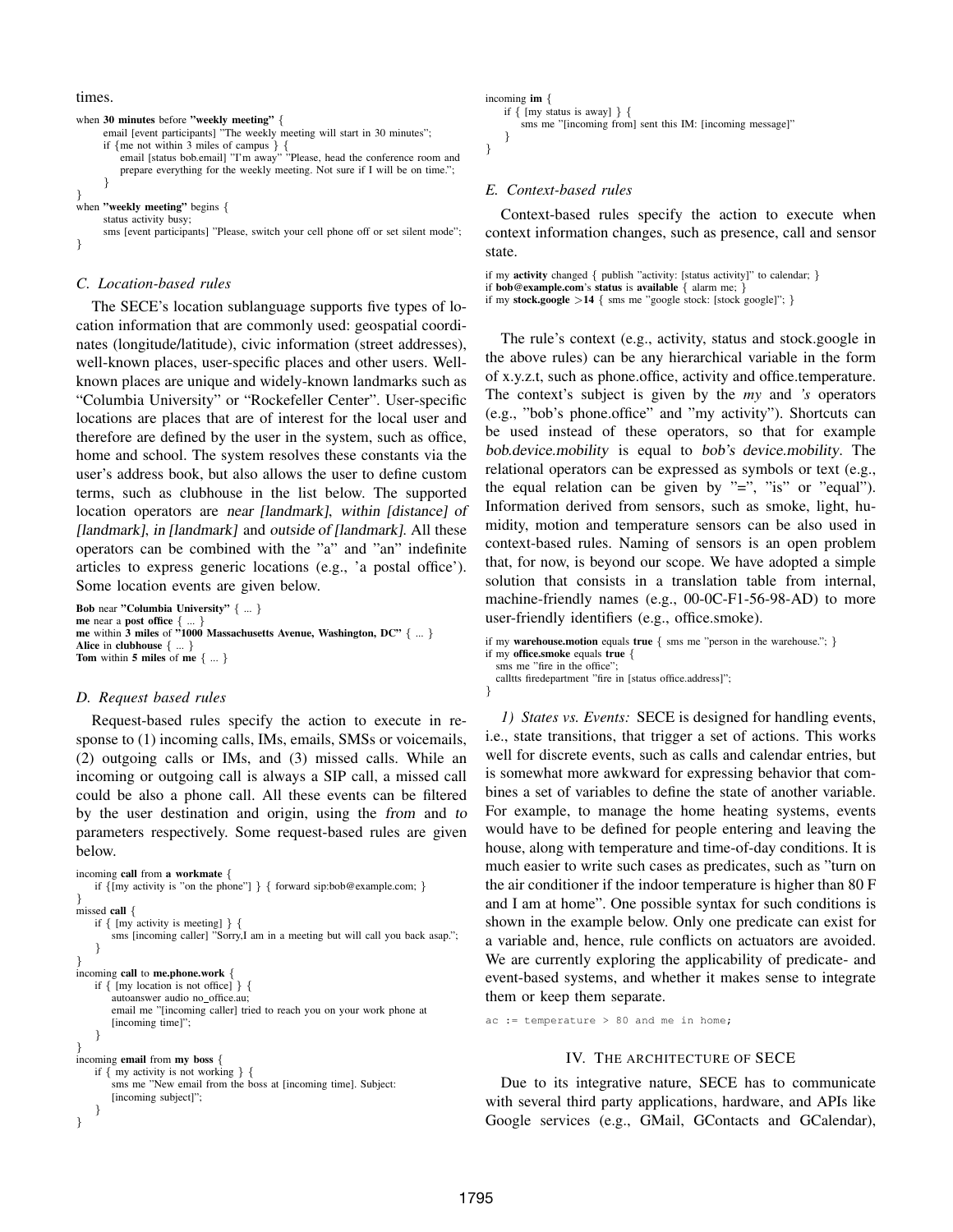

Fig. 3. The architecture of sensors and actuators gateway

Facebook, Twitter, maps, VoIP proxy servers, presence servers, sensors and actuators (see Figure 2). SECE considers not only the user's context but also information about external entities other than sensors, such as his or her buddies. SECE keeps the user information in a Document Object Model (DOM) [18] tree registry. The user information is not restricted to personal information like phone numbers but also includes contextual information from sensors and Internet services. Context-based rules associate events with the nodes of the registry. A rule does not have to be associated with a leaf node; it can be associated with any node. The benefit of associating rules with top-level nodes is to write generic rules like "if Bob changes {...}" to allow monitoring any activity related to a subtree.

As Figure 2 depicts, the Presence Server (PS) plays a key role in recollecting context from different sources. According to SIMPLE [19], the PS receives presence publications from the context sources that contain the most recent information and, in turn, it notifies SECE of the context changes. In the SECE framework, context sources include user devices' presence applications and gateways that control sensor networks, energy consumption and user location via RFID. Currently, we are using a Mobicents Presence Server [20].

SECE obtains sensor information through SIMPLE notifications that include RDF [21] documents, which makes it sensor network agnostic. Actions on actuators are described in RDF documents that are sent to the gateway via POST HTTP (see Figure 3). The gateway is split into two layers: a device-independent layer and a protocol layer. The former maintains an RDF database that represents the conceptual sensor model, while the latter carries out the necessary translations between the RDF model and the device- and networkdependent information and actions. SECE automatically creates Tcl commands for each actuator after being notified of the RDF model. Currently, we are experimenting with ZigBee and Insteon wireless device control modules.

Another external server that plays a key role in SECE is the SIP Express Router (SER) [22], which handles SIP communications. SER will inform SECE whenever an incoming or outgoing communication, such as a call or IM, takes place. Then, if a communication rule is triggered, a rule action could forward, reject, or modify the call.



Fig. 4. The software components of SECE

#### *A. The software components of SECE*

The software components of SECE can be seen from Figure 4. We are developing SECE in Java due to its extensive libraries and support for all operating systems. Figure 4 only shows some relevant Java libraries such as ANTLR, which is used by the language compiler, JACL [23] that is a Tcl implementation in Java, JAINSIP for SIP signaling and GDATA to access the Google web services. The agent layer contains the agents that communicate with external services. Agents can generate events (e.g., the Mobicents agent creates presence events), provide some useful functions (e.g., the GMaps agent provides direct and reverse geo-coding) or take some action (e.g., the Gmail agent can send emails). The rules layer contains the rule implementations. These implementations utilize the service API layer to subscribe to interesting events, to check rules' conditions and to execute rules' actions if necessary. The context DB contains all the users and their buddies context, including presence, location, preferences, configuration data and sensor information. Rules only can modify or read this DB through the APIs in the Service API layer.

#### V. CONCLUSION AND FUTURE WORK

SECE enables end-users to create advanced services. Although users today can use several individual Internet services, there is currently no easy way to create new services which integrate diverse information, such as location, presence, IM, SMS, calls, Facebook, Twitter, sensors and actuators. Facing it, we are developing a context-aware platform and associated language to create user-personalized composite services and automate their execution. SECE is intended for not only developers but also end-users without programming skills. SECE users create natural-language-like rules to composite their own services. Every rule specifies the event that triggers its service (i.e., the rule's body) and SECE monitors the event and proactively executes the service whenever the event occurs. The SECE language makes service composition GUIindependent as long as the GUI translates the user input into rules. In the future, it will make it possible to develop a more advanced GUI (e.g., suggestions and templates for service composition) without modifying the SECE's core.